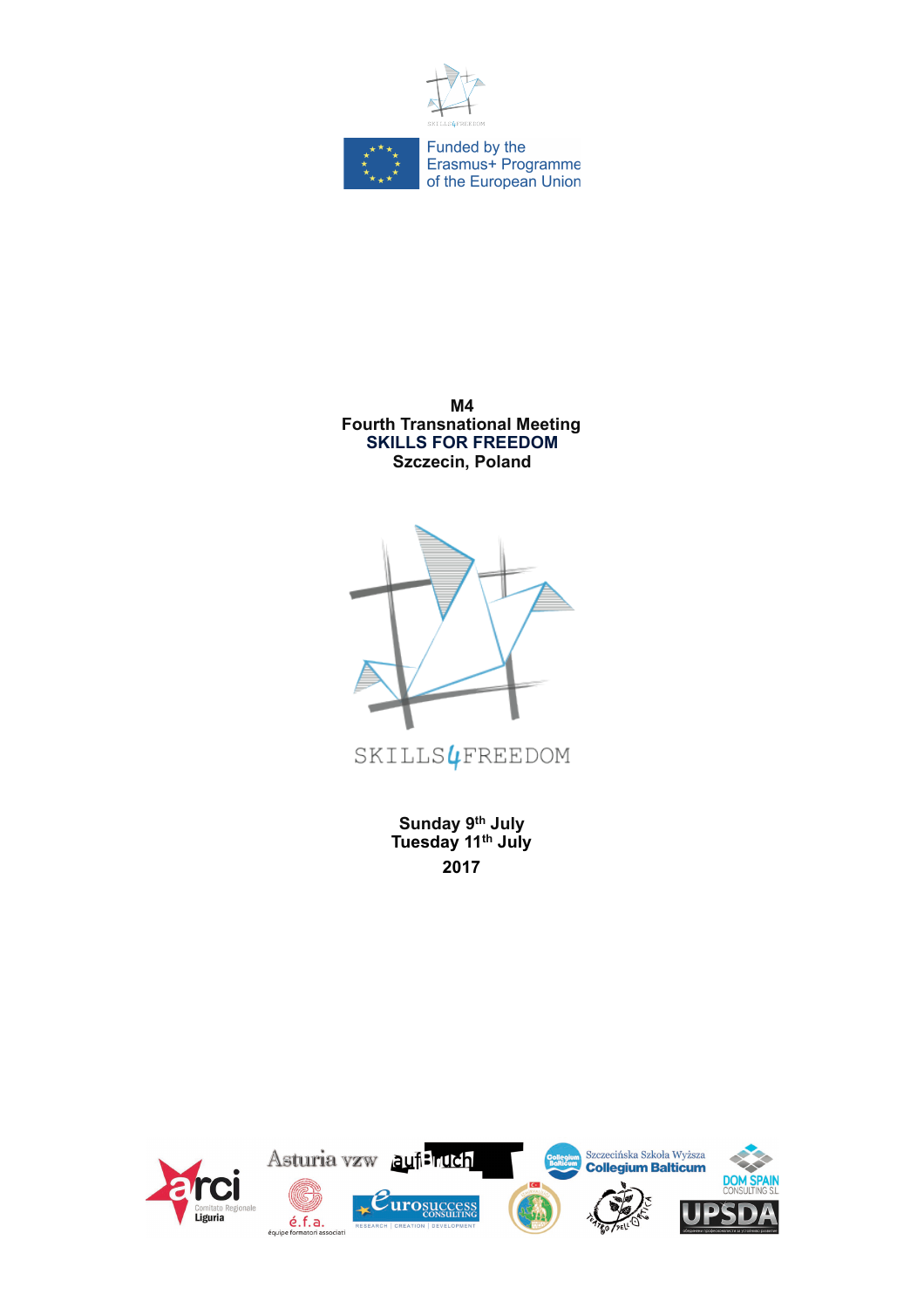



## **Sunday 9th July**

Arrivals

**20:30 - 22:30 @ KARCZMA POLSKA POD KOGUTEM Plac Lotników 3/U1** Social Dinner

## **Monday 10th July**

#### **09:30-18:00 @ SZCZECIŃSKA SZKOŁA WYŻSZA COLLEGIUM BALTICUM ul. Mieszka I 61 C - Senate hall**

**9:00-10:00**

Collegium Balticum's Welcome ARCI's General Introduction

## **10:00-13:00**

With the collaboration of the operative partners: Collegium Balticum's Point on IO2 state-of-arts *Partners' Feedbacks on Experimentations CB Research-Action stream results presentation*

General Discussion

# ---

**13:00-14:00**

Freely organized Lunch Recommended venue, **ARETE BISTRO (Aleja Piastów 30)**

**14:00-18:00**

---

EFA's IO2 Index Proposal General Discussion ARCI Liguria's point on: - Operations Manual

- Dissemination

---

**20:00-22:00**

Freely organized Dinner

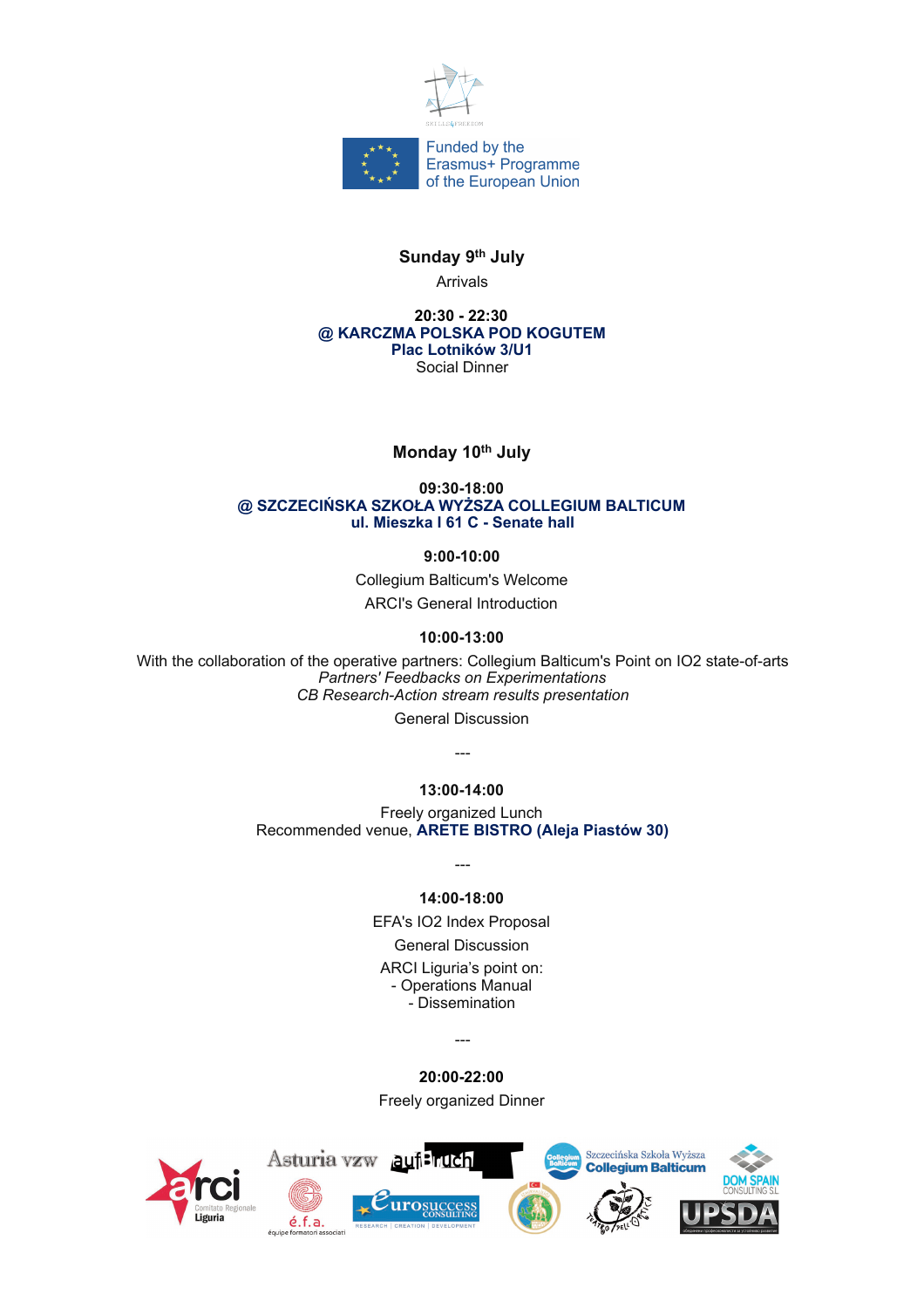

## **Tuesday 11th July**

#### **09:30-17:00 @ SZCZECIŃSKA SZKOŁA WYŻSZA COLLEGIUM BALTICUM ul. Mieszka I 61 C - Senate hall**

## **9:30-11:30**

ARCI Liguria's IO3 General Introduction DomSpain IO3 Contribution *Introduction of European Database Section of the website*

## **11:30-13:00**

With the collaboration of all the partners, ARCI Liguria's Portfolio Feedbacks General Discussion about IO3

## **13:00-14:00**

*---* 

Freely organized Lunch Recommended venue, **ARETE BISTRO (Aleja Piastów 30)**

## **14:00-15:30**

---

Asturia and aufBruch Certification Systems Presentations Partners' contributions

## **15:30-16:30**

ARCI Liguria's Point on: - Administrative Issues - Skype calls, Multiplier Events and Transnational Meetings Calendar and Contents Partners' Parallel European Projects Introduction and Proposals

## **16:30-17:00**

Reporting Original Copies of Reporting Documents Meeting Assessment

We will have a coffee break in the morning and in the afternoon.

—

With *freely organized meals*, we mean that you are free to explore food and surroundings. Given the heavy schedule of the meeting we recommend you to have lunch not far from the CB School.

> Dinner (main dish, salad, drinks) normally cost between 10 EUR and 15 EUR. You may pay by cash (Polish Zloty) or credit card in all restaurants.

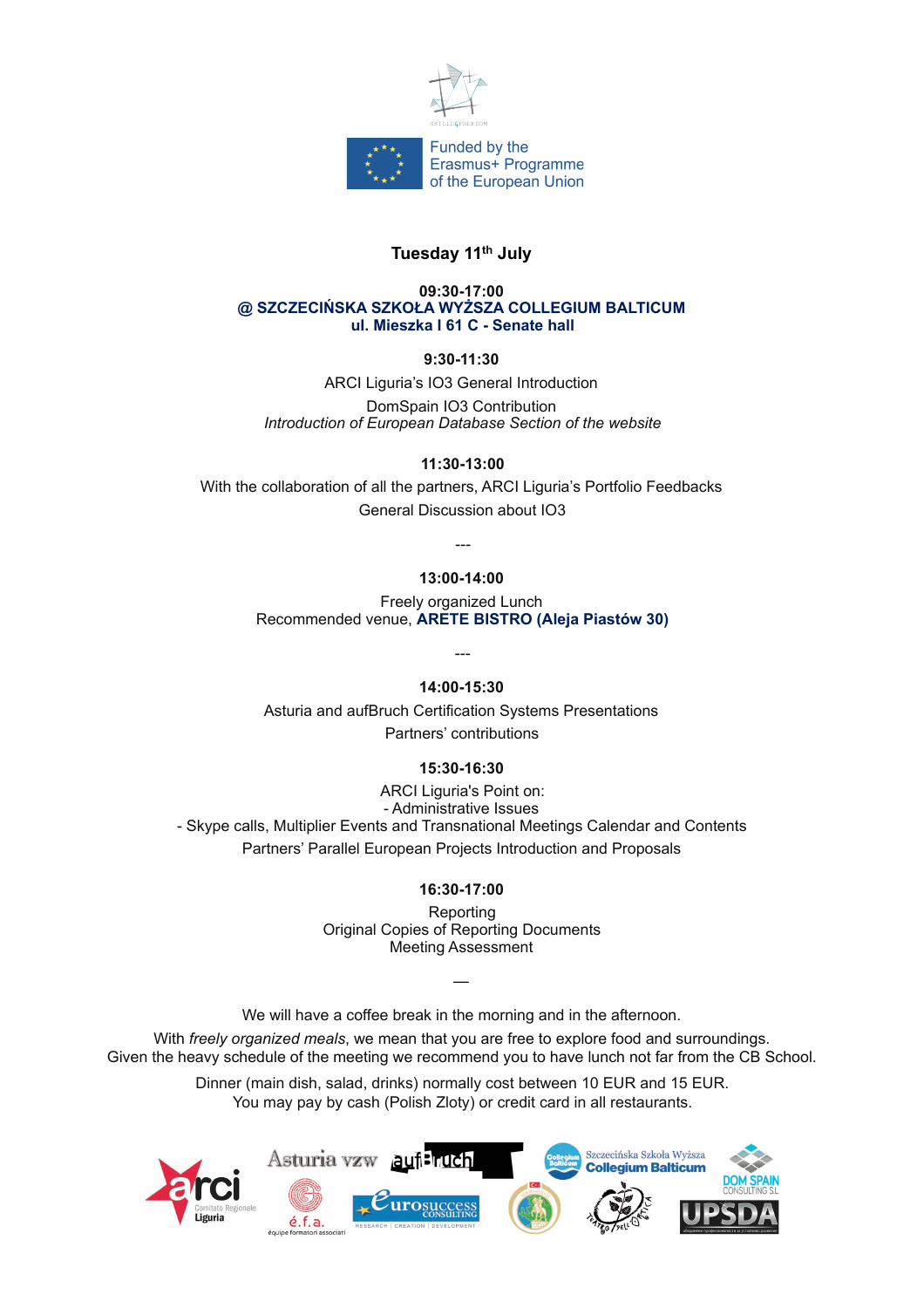

## **Contact number**

Beata Mintus +48 691237170 *On Sunday 9th July, please, do send a text message to CB when you arrive in Poland.*

## **Venues**

## **KARCZMA POLSKA POD KOGUTEM**

Plac Lotników 3/U1, Szczecin

[https://www.google.it/maps/place/Karczma+Polska+Pod+Kogutem/@53.4306378,14.5513484,15z/data=!](https://www.google.it/maps/place/Karczma+Polska+Pod+Kogutem/@53.4306378,14.5513484,15z/data=!4m5!3m4!1s0x0:0x674e59a78e743c5f!8m2!3d53.4306378!4d14.5513484?sa=X&ved=0ahUKEwiF2Iy7zNvUAhXQzRoKHZMIBCgQ_BIIhwEwCw) [4m5!3m4!1s0x0:0x674e59a78e743c5f!8m2!3d53.4306378!4d14.5513484?](https://www.google.it/maps/place/Karczma+Polska+Pod+Kogutem/@53.4306378,14.5513484,15z/data=!4m5!3m4!1s0x0:0x674e59a78e743c5f!8m2!3d53.4306378!4d14.5513484?sa=X&ved=0ahUKEwiF2Iy7zNvUAhXQzRoKHZMIBCgQ_BIIhwEwCw) [sa=X&ved=0ahUKEwiF2Iy7zNvUAhXQzRoKHZMIBCgQ\\_BIIhwEwCw](https://www.google.it/maps/place/Karczma+Polska+Pod+Kogutem/@53.4306378,14.5513484,15z/data=!4m5!3m4!1s0x0:0x674e59a78e743c5f!8m2!3d53.4306378!4d14.5513484?sa=X&ved=0ahUKEwiF2Iy7zNvUAhXQzRoKHZMIBCgQ_BIIhwEwCw)

#### **SZCZECIŃSKA SZKOŁA WYŻSZA COLLEGIUM BALTICUM**

ul. Mieszka I 61 C, Szczecin

https://www.google.it/maps/place/Szczecin+Higher+School+Collegium+Balticum/ @53.409408,14.5162306,15z/data=!4m5!3m4!1s0x0:0x42ede62d52ceabb5!8m2!3d53.409408! 4d14.5162306?sa=X&ved=0ahUKEwjK1YCrztvUAhUFD5oKHZ\_YBzgQ\_BIIXzAF

**ARETE BISTRO** Aleja Piastów 30, Szczecin

https://www.google.it/maps/place/Arete+Bistro/@53.4180159,14.531669,15z/data=!4m5!3m4! 1s0x0:0xac0824cb2bfb988b!8m2!3d53.4180159!4d14.531669? sa=X&ved=0ahUKEwjAh56D0tvUAhXCKJoKHfEeAVYQ\_BIIgAEwCg

## **Exchange Rate**

1 EUR = 4,21 PLN fixed central rate

Currency in Poland is zloty. In restaurant, hotels and another places you may pay by credit card but if you need change a money the closest exchange office is on railway station.

## **Budget**

The budget for each partner's representative is a single-allowance (there is no split between travel and accommodation/meals) of 575,00 EUR for 100-1999 km distance band and of 760,00 Eur for ≥2000 km distance band. Even if a partners has decided to bring two representatives to the Transnational Meeting, such budget does not increase.

Please remind to keep both boarding passes and invoices of your flights and transfers as well as to ask invoices for accommodation and meals. **For Reporting to the Italian National Agency, such documents should be scanned and forwarded to ARCI Liguria immediately after the meeting (Thursday the 13th of July).**